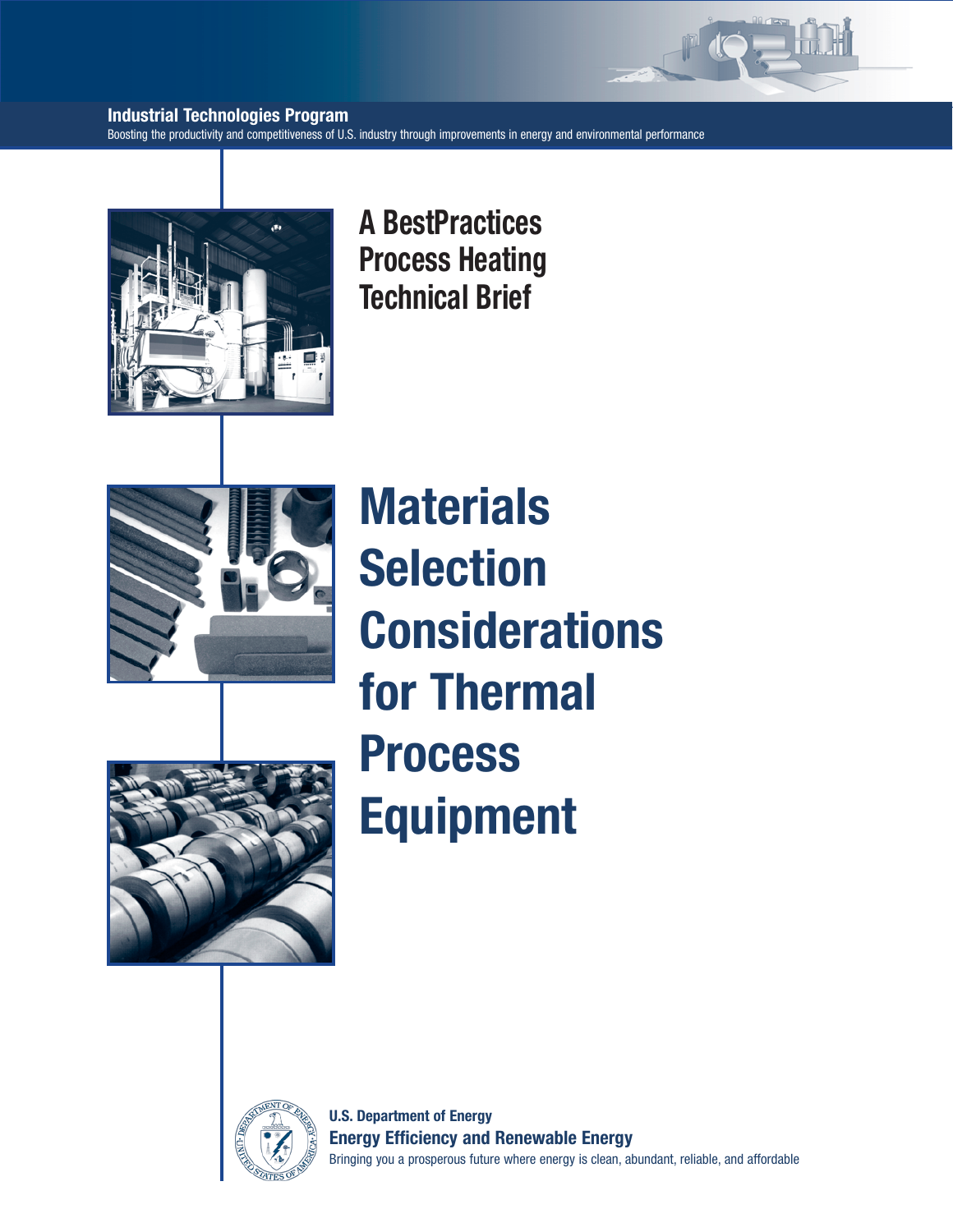# **Materials Selection Considerations for Thermal Process Equipment**

# ◆ **Introduction**

High-temperature metallic materials or alloys used in process heating equipment (furnaces, heaters, ovens, kilns, etc.) have significant effect on thermal efficiency, productivity and operating cost of the equipment. These materials are used in burners, electrical heating elements, material handling, load support, and heater tubes, etc.

A number of factors must be considered to select appropriate materials to improve energy efficiency of the equipment while extending their life at the minimum cost.

These factors include mechanical properties, oxidation or hot corrosion resistance, use of cast or fabricated components, and material availability.

Technical data describing the properties of heat-resistant alloys are necessary guides for selection. However, the behavior of alloys during long exposure to various high-temperature environments is complex. This behavior is not always completely predicted by laboratory tests alone. Service experience with high-temperature equipment is needed to judge the relative significance of the many variables involved.

# ◆ **Selection Criteria**

## **Operating Temperature**

Temperature is often the first—and sometimes the only—data point given upon which one is supposed to base alloy selection. However, one cannot successfully choose an alloy based on temperature alone. Nevertheless, one simple guide to alloy selection is an estimate of the maximum temperature at which a given alloy might have useful long-term engineering properties. Considering oxidation in air as the limiting factor, several common alloys, in plate form, rate as shown in Table 1. Thin sheets will have a lower limiting temperature because of proportionally greater losses from oxidation.

# **Thermal Stability**

After long exposure to temperatures in the range of 1,100-1,600°F (590-870°C), many of the higher chromium alloys precipitate a brittle intermetallic compound known as sigma phase. Molybdenum contributes to this phase. Sigma reduces room-temperature impact strength and ductility. The quantity and morphology of the sigma phase determines severity of embrittlement. Usually the metal is brittle only near room temperature, and it retains reasonable ductility at operating temperatures between 600-1000°F (315-540°C). Higher nickel grades, such as N08811, N08330, N06600 or N06601, are not susceptible to embrittlement by sigma. Because of higher carbon content, which causes carbide precipitation, cast heat-resistant alloys lose ductility in service.

# **Strength**

Creep-rupture properties at temperature are usually available from the various producers, and many alloys are covered by the American Society of Mechanical Engineers (ASME) Boiler and Pressure Vessel Code.

# **Oxidation**

Chromium is the one element present in all heat resistant alloys, and its protective chromia scale is the basis for high-temperature environmental resistance. Nickel is next in importance, then silicon, aluminum, and rare earths. Oxidation rates in service depend upon thermal cycling and creep, which increase scale spalling. In addition, contaminants, such as alkali metal salts, can damage the chromia scale grain size, which affects chromium diffusion rates, and the particular atmosphere involved also increases oxidation rate. Significant water vapor content usually increases oxidation rates.

# **Glossary of Terms**

|        | <b>UNS</b> Unified Numbering System |
|--------|-------------------------------------|
| en l   | <b>European Normal</b>              |
|        | W.Nr. Werkstoff Nummer              |
| AL     | Aluminum                            |
| Cb     | Columbium (Niobium)                 |
| Ce     | Cerium                              |
|        | Co Cobalt                           |
| $Cr$ – | Chromium                            |
| La l   | Lanthanum                           |
| Mo l   | Molybdenum                          |
| Si     | Silicon                             |
| Ti i   | Titanium                            |
|        | $Y_2O_3$ Yttria (Yttrium Oxide)     |
| W ·    | Tungsten                            |
| 7r     | Zirconium                           |
|        |                                     |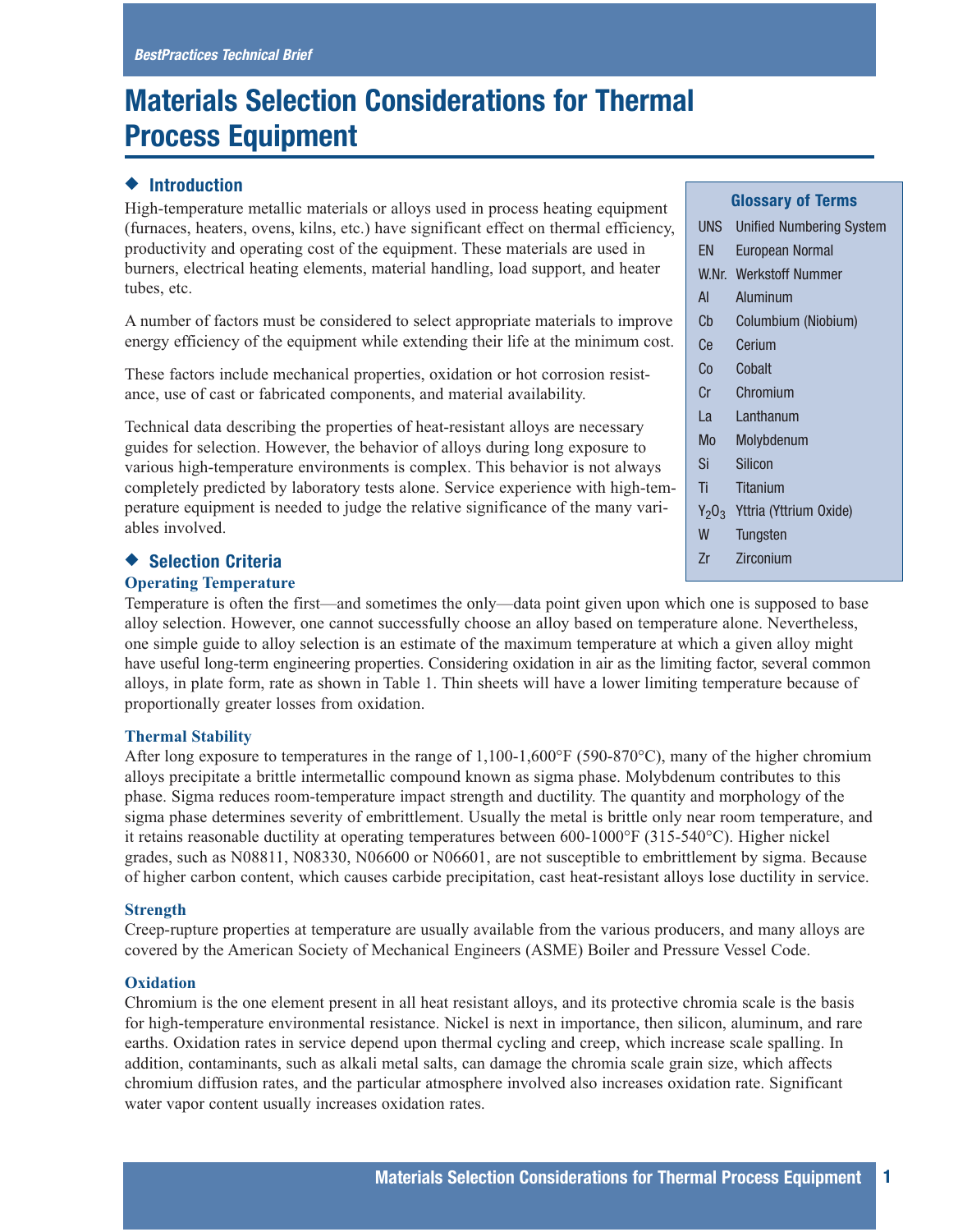| Table 1. High Temperature Alloys (in order of increasing performance)               |                                                                                                                                                                                                                                                                                                                                                                                                                               |  |  |  |  |  |  |  |
|-------------------------------------------------------------------------------------|-------------------------------------------------------------------------------------------------------------------------------------------------------------------------------------------------------------------------------------------------------------------------------------------------------------------------------------------------------------------------------------------------------------------------------|--|--|--|--|--|--|--|
| <b>Alloy</b>                                                                        | <b>Comments</b>                                                                                                                                                                                                                                                                                                                                                                                                               |  |  |  |  |  |  |  |
| Carbon steel, such as ASTM A 387 Grade<br>22 (2 1/4Cr, 1Mo)                         | This may be used to 1,200°F (649°C); above 950°F (510°C) 304H is<br>stronger, and of course, more resistant to oxidation.                                                                                                                                                                                                                                                                                                     |  |  |  |  |  |  |  |
| 409, and 410S stainless (UNS S40900,<br>S41008) 1200°F (650°C)                      | Limited by oxidation. Both are subject to embrittlement after several years<br>of service above 600°F (315°C).                                                                                                                                                                                                                                                                                                                |  |  |  |  |  |  |  |
| 430 stainless (S43000), with useful oxidation<br>resistance to about 1600°F (870°C) | Subject to embrittlement when exposed to the 600-1100°F (315-600°C) range.                                                                                                                                                                                                                                                                                                                                                    |  |  |  |  |  |  |  |
| 304/304H & 316L stainless<br>(S30400/S30409, & S31600), cast HF                     | This is limited by oxidation to 1,500°F (816°C). If product contamination<br>by scale particles is a concern, consider 1,200°F (650°C) as limitation.                                                                                                                                                                                                                                                                         |  |  |  |  |  |  |  |
| 321 (S32100) stainless                                                              | This has an advantage of about 100°F (55°C) over 304, and is used to 1,600°F (1202°C).                                                                                                                                                                                                                                                                                                                                        |  |  |  |  |  |  |  |
| 309S (S30908), cast HH-2 (J93633)                                                   | Useful up to the 1,850-1900°F (1010-1038°C) range. Above 1900°F,<br>oxidation performance becomes unsatisfactory.                                                                                                                                                                                                                                                                                                             |  |  |  |  |  |  |  |
| Alloy 800HT <sup>®1</sup> (UNS N08811)                                              | Much stronger, and somewhat more oxidation resistant. A practical upper use limit is about<br>2,000°F (1,093°C).                                                                                                                                                                                                                                                                                                              |  |  |  |  |  |  |  |
| RA 253 MA® 2 alloy (UNS S30815)                                                     | Has superior oxidation resistance up to 2,000°F (1100°C). Above this temperature, the<br>oxidation resistance may be adequate, but not exceptional                                                                                                                                                                                                                                                                            |  |  |  |  |  |  |  |
| 310 (S31008), and cast HK (J94204)                                                  | Very good oxidation resistance to 2,000°F (1,093°C), but drops off considerably by 2,100°F<br>(1,150°C). The 310's strength is quite low at these temperatures.                                                                                                                                                                                                                                                               |  |  |  |  |  |  |  |
| RA330 <sup>® 3</sup> alloy (N08330, EN 1.4886)                                      | Combines useful oxidation resistance and a fairly high melting point; it will tolerate rather<br>extreme temperatures through 2,200°F (1,200°C). This grade is available in more product<br>forms than almost any other high-temperature alloy. Applications include muffles, retorts,<br>radiant heating tubes, bar frame baskets in heat treat, tube sheets, and tube hangers for<br>petrochemical and boiler applications. |  |  |  |  |  |  |  |
| RA 353 MA® 4 alloy (S35315, EN 1.4854)                                              | Has a melting point (solidus 2,480°F/1,360°C) similar to that of RA330, with better oxidation<br>resistance. Experience with muffles, calciners, vortex finders, and cement kiln burner pipes<br>show it to tolerate extreme temperature better than does RA330.                                                                                                                                                              |  |  |  |  |  |  |  |
| Alloy HR-120 <sup>® 5</sup>                                                         | One of the strongest available wrought alloys up to about 1,900°F (1040°C), and is used<br>through 2,100°F (1,150°C).                                                                                                                                                                                                                                                                                                         |  |  |  |  |  |  |  |
| RA333 <sup>® 6</sup> alloy (N06333)                                                 | In open-air use has a practical limit of about 2,200°F (1,204°C). Applications include retorts,<br>rotary calciners, muffles for brazing, molybdenum, and tungsten oxide reduction.                                                                                                                                                                                                                                           |  |  |  |  |  |  |  |
| 625 (N06625)                                                                        | Has high strength, but is limited by oxidation resistance to 1,800°F (980°C).                                                                                                                                                                                                                                                                                                                                                 |  |  |  |  |  |  |  |
| 600 alloy (N06600)                                                                  | A nickel-chromium alloy. Good oxidation resistance through 2200°F, good carburization<br>resistance and ductility.                                                                                                                                                                                                                                                                                                            |  |  |  |  |  |  |  |
| 601 (N06601)                                                                        | Is very oxidation resistant to 2,200°F (1,204°C). Applications include muffles, retorts and<br>radiant heating tubes                                                                                                                                                                                                                                                                                                          |  |  |  |  |  |  |  |
| RA 602 CA®7 (N06025)                                                                | Extremely oxidation-resistant grade; one of strongest available at extreme temperature. Used<br>through 2250°F. Applications include CVD retorts, vacuum furnace fixturing, rotary calciners                                                                                                                                                                                                                                  |  |  |  |  |  |  |  |
| Alloy X (N06002)                                                                    | Is designed for gas turbine combustors, in which hot gases continually sweep over the metal<br>surface. Because of its 9% molybdenum content, this grade may be subject to catastrophic<br>oxidation under stagnant conditions, or in open air above 2,150°F (1,177°C).                                                                                                                                                       |  |  |  |  |  |  |  |
| Alloy 617                                                                           | Very strong. Typical uses include land-based gas turbine combustors and nitric acid catalyst<br>support grids.                                                                                                                                                                                                                                                                                                                |  |  |  |  |  |  |  |
| Alloy 230 <sup>® 8</sup>                                                            | Also a strong alloy, with excellent oxidation resistance and good retention of ductility after<br>intermediate temperature exposure. Gas turbine combustors, nitric acid grids, and CVD<br>retorts are some applications of this alloy.                                                                                                                                                                                       |  |  |  |  |  |  |  |
| Supertherm® <sup>9</sup> , cast 26Cr 35Ni 5W 15Co                                   | Under various trade names, is suited for extreme temperature conditions. The cobalt content<br>is sufficient to minimize high-temperature galling wear when in contact with NiCrFe alloys.                                                                                                                                                                                                                                    |  |  |  |  |  |  |  |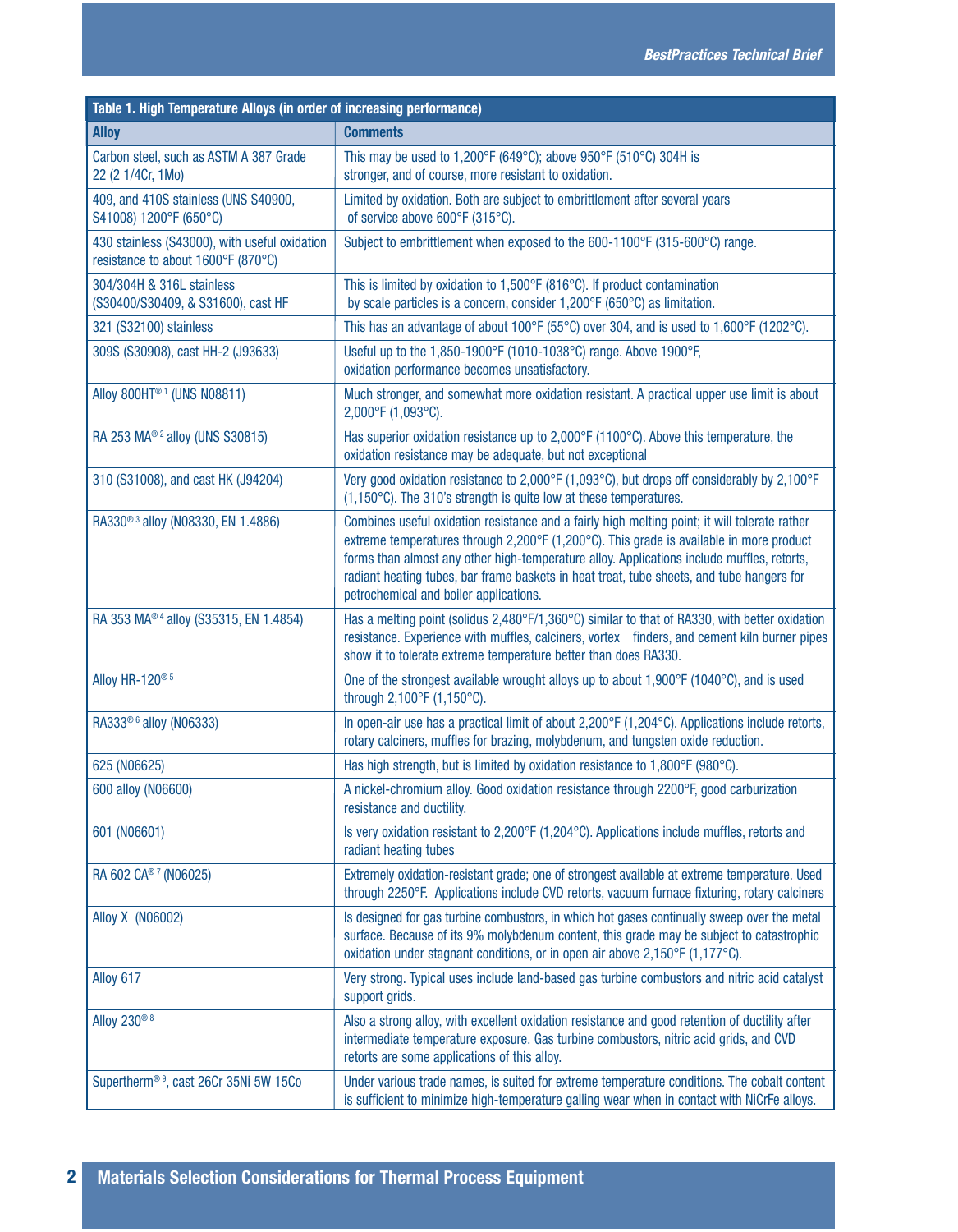#### **Carburization**

Chromium, nickel, and silicon are three major elements that confer resistance to carbon absorption. Nickel and silicon lower the maximum solubility of carbon and nitrogen. Carburization is usually of concern, because highly carburized alloys become brittle. Above about 1% carbon content, most wrought heat-resistant alloys have no measurable ductility at room temperature. Metal dusting, also known as catastrophic carburization or carbon rot, is metal waste, not embrittlement. In the right environment, it appears that any alloy can eventually metal dust. Disagreement exists regarding appropriate alloy selection. In the steel heat-treating industry, experience has shown that RA333 and Supertherm are two of the best choices, while 602 CA performs well in some petrochemical applications. However, 310 stainless has been used in petrochemical metal dusting environments. Alloys such as N08830 and N08811 do not perform well in metal dusting environments.

#### **Sulfidation**

Low or moderate nickel with high chromium content minimizes sulfidation attack at high temperatures. With the exception of alloy HR-160, less than 20% nickel content is preferred.

#### **Fabricability**

Typically, fabricability is not a significant issue for conventionally melted wrought alloys. Grades that are strengthened by oxide dispersion, such as  $MA956^{\circledR}$ , offer unmatched strength and oxidation resistance at extreme temperatures, but are difficult to fabricate by conventional means.

#### **Design**

Allowable stresses are often based on ASME design codes. For most thermal processing equipment, design stress is either one-half of the 10,000-hour rupture strength, or one-half of the stress to cause a minimum creep rate of 1% in 10,000 hours. Above about 1,000°F (540°C), creep or rupture is the basis for setting design stresses. At this temperature, materials are no longer elastic, but deform slowly with time.

#### **Thermal Expansion**

A major cause of distortion and cracking in high-temperature equipment is failure to adequately address the issue of thermal expansion, and differential thermal expansion. Temperature gradients of only 200°F (110°C) are sufficient to strain metals beyond the yield point.

#### **Molten Metals**

In industrial applications, low-melting metals such as copper and silver braze alloys, zinc, and aluminum cause problems. As a rule of thumb, low-melting metals attack the higher nickel alloys more readily than low-nickel or ferritic grades.

#### **Galling**

Austenitic nickel alloys tend to gall when they slide against each other. At elevated temperatures, cobalt oxide tends to be somewhat lubricious. Cobalt or alloys with high cobalt content, such as cast Super-therm, are resistant to galling at red heat. For heat treat furnace applications up through  $1650^{\circ}$ F, Nitronic<sup>®</sup> 60<sup>10</sup> (S21800) has resisted galling well.

#### **Cast Versus Wrought Heat Resistant Alloys**

The alloys are offered in two forms: cast form and wrought form. Each has advantages and disadvantages for use in process heating, as shown in Table 2.

<sup>1</sup> Registered trade name of Special Metals, Inc.

<sup>2</sup> Registered trade name of Outokumpu

<sup>3</sup> Registered trade name of Outokumpu

<sup>4</sup> Registered trade name of AvestaPolarit

<sup>5</sup> Registered trade name of Haynes International

<sup>6</sup> Registered trade name of Rolled Alloys

<sup>7</sup> Registered trade name of ThyssenKrupp VDM

<sup>8</sup> Registered trade name of Haynes International

<sup>9</sup> Registered trade name of Duraloy Technologies, Inc.

<sup>10</sup> Registered trade name of AK Steel Corporation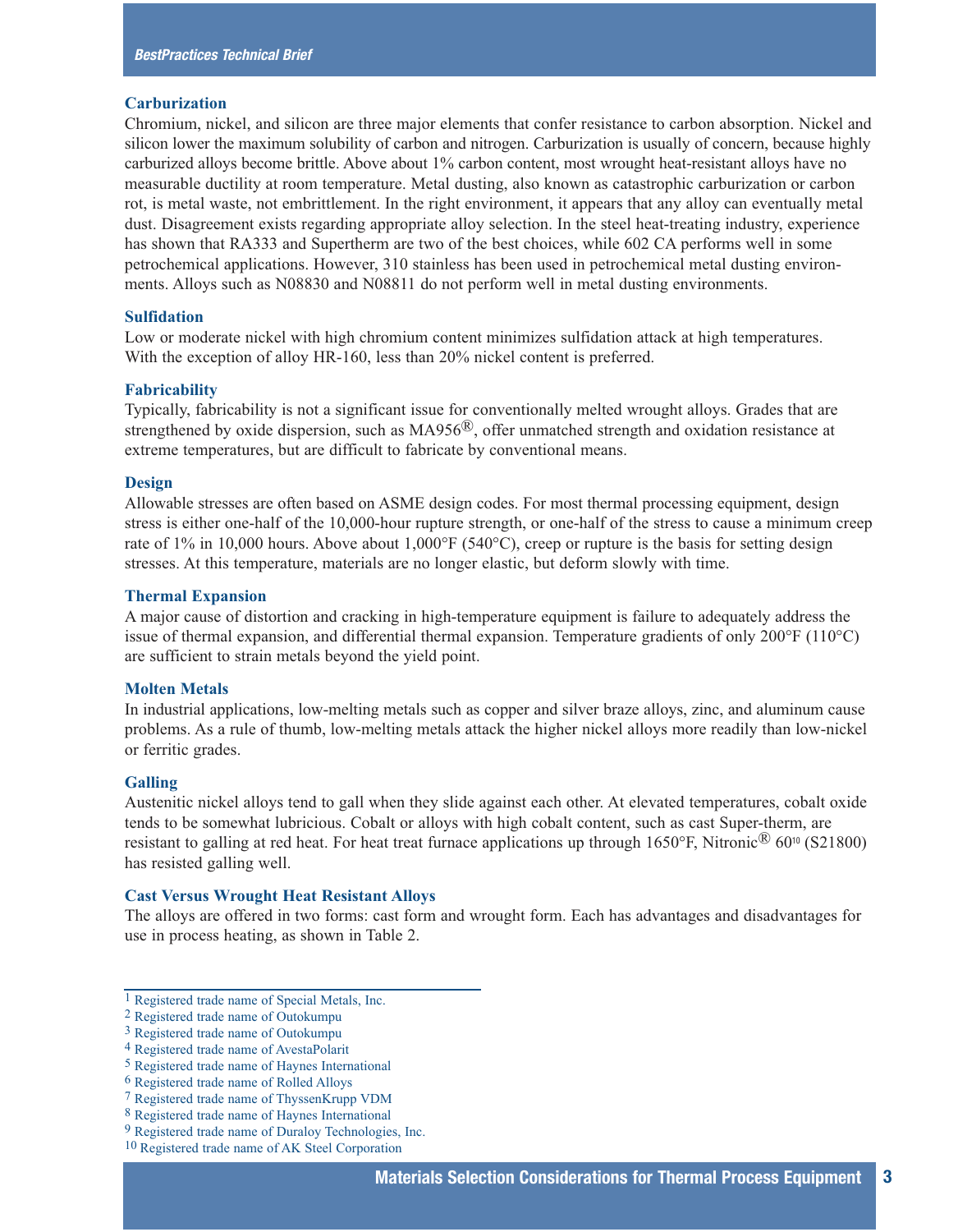| <b>Table 2. Comparison of Cast and Wrought Alloys</b>                                                               |                                                           |                                                                                                        |                      |                                                                                                                                                                                                |                                                                                                                                                                                 |                      |                        |                                    |  |  |
|---------------------------------------------------------------------------------------------------------------------|-----------------------------------------------------------|--------------------------------------------------------------------------------------------------------|----------------------|------------------------------------------------------------------------------------------------------------------------------------------------------------------------------------------------|---------------------------------------------------------------------------------------------------------------------------------------------------------------------------------|----------------------|------------------------|------------------------------------|--|--|
| <b>Alloy</b>                                                                                                        |                                                           |                                                                                                        | <b>Advantages</b>    | <b>Disadvantages</b>                                                                                                                                                                           |                                                                                                                                                                                 |                      |                        |                                    |  |  |
| <b>Cast</b>                                                                                                         | Inherently greater creep strength                         |                                                                                                        |                      | Embrittlement frequently occurs in service, making weld repair difficult                                                                                                                       |                                                                                                                                                                                 |                      |                        |                                    |  |  |
|                                                                                                                     |                                                           | Availability of shapes that are inconvenient to fabricate                                              |                      | May have soundness issues, such as porosity, shrink and surface integrity                                                                                                                      |                                                                                                                                                                                 |                      |                        |                                    |  |  |
|                                                                                                                     |                                                           | Chemistries not available as wrought alloys                                                            |                      | May incur high costs for creating patterns, if only a few pieces are needed                                                                                                                    |                                                                                                                                                                                 |                      |                        |                                    |  |  |
|                                                                                                                     | available as castings                                     | Some 35% and 50% chromium castings only                                                                |                      |                                                                                                                                                                                                | Delivery time may be long even if only a few pieces are needed                                                                                                                  |                      |                        |                                    |  |  |
|                                                                                                                     |                                                           |                                                                                                        |                      | Cast parts may be thicker and heavier than the equivalent fabrication.<br>This increases the dead weight that is heat treated, and reduces efficiency<br>of thermal transfer through the wall. |                                                                                                                                                                                 |                      |                        |                                    |  |  |
| <b>Wrought</b> Availability of broad range of section thicknesses.<br>Wrought alloys are available as thin as foil. |                                                           |                                                                                                        |                      |                                                                                                                                                                                                | Creep strength-few wrought alloys match the high strength of heat-<br>resistant alloy castings. This must be considered in product design,<br>where creep rupture is a concern. |                      |                        |                                    |  |  |
|                                                                                                                     |                                                           | Thinner sections permit significant weight reduction                                                   |                      | Composition-alloys such as 50Cr 50Ni, 28Cr 10Ni or 35Cr 46Ni, all with<br>excellent hot corrosion and/or carburization resistance, are available only<br>as castings.                          |                                                                                                                                                                                 |                      |                        |                                    |  |  |
|                                                                                                                     |                                                           | Smooth surface helps avoid focal point for accelerated<br>corrosion by molten salts or carbon deposits |                      |                                                                                                                                                                                                |                                                                                                                                                                                 |                      |                        |                                    |  |  |
|                                                                                                                     |                                                           | Usually free of the internal and external defects,<br>such as shrink and porosity, found in castings   |                      |                                                                                                                                                                                                |                                                                                                                                                                                 |                      |                        |                                    |  |  |
|                                                                                                                     |                                                           | Availability-fabrications are quickly procured, using<br>stock materials, which minimizes down time.   |                      |                                                                                                                                                                                                |                                                                                                                                                                                 |                      |                        |                                    |  |  |
|                                                                                                                     | <b>Table 3. Material (Alloy) Composition</b>              |                                                                                                        |                      |                                                                                                                                                                                                |                                                                                                                                                                                 |                      |                        |                                    |  |  |
|                                                                                                                     | <b>Nominal Chemistry, Ferritic Alloys</b>                 |                                                                                                        |                      |                                                                                                                                                                                                |                                                                                                                                                                                 |                      |                        |                                    |  |  |
| <b>Alloy</b>                                                                                                        | <b>Unified</b><br><b>Numbering</b><br><b>System (UNS)</b> | <b>European Normal/</b><br><b>Werkstoff Nummer</b><br><b>EN/W.Nr</b>                                   | <b>Chromium (Cr)</b> | <b>Silicon (Si)</b>                                                                                                                                                                            | <b>Aluminum (AI)</b>                                                                                                                                                            | <b>Titanium (Ti)</b> | Carbon (C)             | <b>Other</b>                       |  |  |
| 410S                                                                                                                | S41008                                                    | 1.4000                                                                                                 | 12.0                 | 0.30                                                                                                                                                                                           | --                                                                                                                                                                              | 44                   | 0.05                   | 44                                 |  |  |
| 430                                                                                                                 | S43000                                                    | 1.4016                                                                                                 | 16.5                 | 0.50                                                                                                                                                                                           | --                                                                                                                                                                              | --                   | 0.08                   | 44                                 |  |  |
| MA956 <sup>® 11</sup>                                                                                               | S67956                                                    | ۰.                                                                                                     | 19.4                 | 0.05                                                                                                                                                                                           | 4.5                                                                                                                                                                             | 0.4                  | 0.02                   | $0.5Y_2O_3$                        |  |  |
| 446                                                                                                                 | S44600                                                    | 1.4763                                                                                                 | 25.0                 | 0.50                                                                                                                                                                                           | --                                                                                                                                                                              | 44                   | 0.05                   |                                    |  |  |
|                                                                                                                     |                                                           | Nominal Chemistry, Fe-Cr-Ni Alloys, Nickel 20% and under                                               |                      |                                                                                                                                                                                                |                                                                                                                                                                                 |                      |                        |                                    |  |  |
| <b>Alloy</b>                                                                                                        | <b>UNS</b>                                                | <b>EN/W.Nr</b>                                                                                         | <b>Cr</b>            | <b>Nickel (Ni)</b>                                                                                                                                                                             | Si                                                                                                                                                                              | C                    | Nitrogen (N)           | <b>Other</b>                       |  |  |
| 304H                                                                                                                | S30409                                                    | 1.4301                                                                                                 | 18.3                 | 9                                                                                                                                                                                              | 0.5                                                                                                                                                                             | 0.05                 | ÷,                     | 70Fe                               |  |  |
| <b>RA253 MA®</b>                                                                                                    | S30815                                                    | 1.4835                                                                                                 | 21                   | 11                                                                                                                                                                                             | 1.7                                                                                                                                                                             | 0.08                 | 0.04Ce<br>0.17<br>65Fe |                                    |  |  |
| 309S                                                                                                                | S30908                                                    | 1.4833                                                                                                 | 23                   | 13                                                                                                                                                                                             | 0.8                                                                                                                                                                             | 0.05                 | 44                     | 62Fe                               |  |  |
| 310S                                                                                                                | S31008                                                    | 1.4845                                                                                                 | 25                   | 20                                                                                                                                                                                             | 0.5                                                                                                                                                                             | 0.05                 | 44                     | 52Fe                               |  |  |
| <b>Nominal Chemistry, Fe-Ni-Cr Alloys, Nickel 30% to 40%</b>                                                        |                                                           |                                                                                                        |                      |                                                                                                                                                                                                |                                                                                                                                                                                 |                      |                        |                                    |  |  |
| <b>Alloy</b>                                                                                                        | <b>UNS</b>                                                | <b>EN/W.Nr</b>                                                                                         | <b>Cr</b>            | Ni                                                                                                                                                                                             | Si                                                                                                                                                                              | C                    | <b>Other</b>           |                                    |  |  |
| 800 HT®                                                                                                             | N08811                                                    | ц.                                                                                                     | 21                   | 31                                                                                                                                                                                             | 0.4                                                                                                                                                                             | 0.06                 | 45Fe 0.6Ti 0.4Al       |                                    |  |  |
| 803                                                                                                                 | S35045                                                    | 44                                                                                                     | 25.5                 | 34.5                                                                                                                                                                                           | 0.7                                                                                                                                                                             | 0.07                 | 37Fe 0.4Ti 0.3Al       |                                    |  |  |
| <b>RA330®</b>                                                                                                       | N08330                                                    |                                                                                                        | 19                   | 35                                                                                                                                                                                             | 1.2                                                                                                                                                                             | 0.05                 | 43Fe                   |                                    |  |  |
|                                                                                                                     |                                                           | 1.4886                                                                                                 |                      |                                                                                                                                                                                                |                                                                                                                                                                                 |                      |                        |                                    |  |  |
| <b>RA353 MA®</b>                                                                                                    | S35315                                                    | 1.4854                                                                                                 | 25                   | 35                                                                                                                                                                                             | 1.2                                                                                                                                                                             | 0.05                 | 36Fe 0.16N 0.05Ce      |                                    |  |  |
| HR-160 <sup>® 12</sup><br>HR-120 <sup>®</sup>                                                                       | N12160<br>N08120                                          | ÷,                                                                                                     | 28<br>25             | 36<br>37                                                                                                                                                                                       | 2.8<br>0.6                                                                                                                                                                      | 0.05<br>0.05         |                        | 30Co 2Fe 0.5Ti<br>35Fe 0.7Cb 0.1Ti |  |  |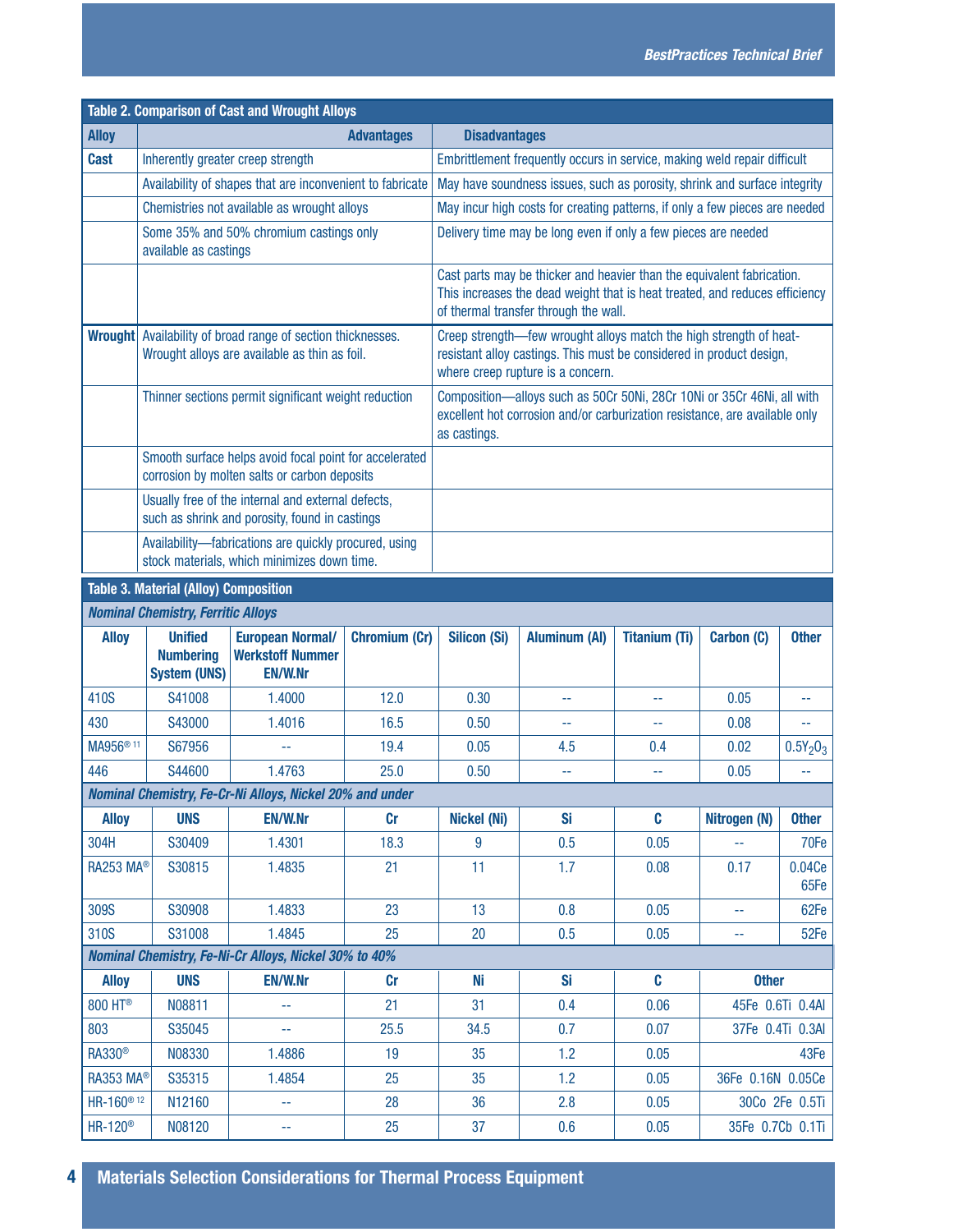| <b>Table 3. Material (Alloy) Composition (continued)</b>     |                                                         |                |                                                      |           |                |  |                |        |                |                          |                              |  |
|--------------------------------------------------------------|---------------------------------------------------------|----------------|------------------------------------------------------|-----------|----------------|--|----------------|--------|----------------|--------------------------|------------------------------|--|
| <b>Nominal Chemistry, Ni-Cr-Fe Alloys, Nickel 45% to 60%</b> |                                                         |                |                                                      |           |                |  |                |        |                |                          |                              |  |
| <b>Alloy</b>                                                 | <b>UNS</b>                                              |                | <b>EN/W.Nr</b>                                       |           | cr             |  | Ni             | Si     | C              |                          | <b>Other</b>                 |  |
| RA333 <sup>®</sup>                                           | N06333                                                  |                | 2.4608                                               |           | 25             |  | 45             | 1.     | 0.05           |                          | 3Co 3Mo 3W 18Fe              |  |
| 617                                                          | N06617                                                  |                | 2.4663                                               |           | 22             |  | 54             | 0.03   | 0.08           |                          | 12.5Co 9Mo 1AI<br>0.4Ti 1Fe  |  |
| 230 <sup>®</sup>                                             | N06230                                                  |                | 44                                                   | 22        |                |  | 60             | 0.4    |                | 0.10                     | 14W 1.5Mo 0.3AI<br>$0.02$ La |  |
|                                                              | Nominal Chemistry, Nickel over 60%, 15% to 25% Chromium |                |                                                      |           |                |  |                |        |                |                          |                              |  |
| <b>Alloy</b>                                                 | <b>UNS</b>                                              | <b>EN/W.Nr</b> |                                                      |           | <b>Cr</b>      |  | Ni<br>Si       |        | C              |                          | <b>Other</b>                 |  |
| 601                                                          | N06601                                                  |                | 2.4851                                               |           | 22.5           |  | 61.5           | 0.2    | 0.05           |                          | 1.4AI 14Fe                   |  |
| <b>RA 602</b><br><b>CA®</b>                                  | N06025                                                  |                | 2.4633                                               |           | 25             |  | 63             | 44     | 0.2            | 2AI 0.1Y 0.08Zr<br>9.5Fe |                              |  |
| 214™13                                                       | N07214                                                  |                | ÷.                                                   |           | 16             |  | 76             | $\sim$ | 0.04           |                          | 4.5AI 0.005Y 3.5Fe           |  |
| 600                                                          | N06600                                                  |                | 2.4816                                               |           | 44             |  | 15.5           | 76     | 0.2            |                          | 0.08 0.2Ti 8Fe               |  |
|                                                              |                                                         |                | <b>Nominal Chemistry, Cast Heat Resistant Alloys</b> |           |                |  |                |        |                |                          |                              |  |
| <b>Alloy</b>                                                 | <b>UNS</b>                                              |                | <b>EN/W.Nr</b>                                       | <b>Cr</b> | Ni             |  | Si             | C      | Tungsten (W)   | <b>Cobalt (Co)</b>       | <b>Other</b>                 |  |
| HC                                                           | J92605                                                  |                | 44                                                   | 28        | $\overline{2}$ |  | 0.8            | 0.3    | 44             | 44                       | 67Fe                         |  |
| HD                                                           | J93005                                                  |                | 44                                                   | 29        | $\overline{5}$ |  | 1.5            | 0.4    | 44             | --                       | 63Fe                         |  |
| HE                                                           | J93403                                                  |                | 1.4339                                               | 28        | 9              |  | 1.5            | 0.3    | 44             | 44                       | 61Fe                         |  |
| <b>HF</b>                                                    | J                                                       |                | 44                                                   | 21        | 10             |  | 1.4            | 0.3    | 44             | $\sim$ $\sim$            | 67Fe                         |  |
| $HH-2$                                                       | J93633                                                  |                | 1.4837                                               | 25        | 13             |  | 1              | 0.3    | 44             | $\sim$                   | 60Fe                         |  |
| HI                                                           | J94003                                                  |                | Ξü                                                   | 28        | 16             |  | $\mathbf{1}$   | 0.4    | 44             | $\sim$ $\sim$            | 54Fe                         |  |
| НK                                                           | J94204                                                  |                | 1.4840                                               | 25        | 20             |  | 1.4            | 0.4    | 44             | $\sim$ $\sim$            | 54Fe                         |  |
| HL.                                                          | J94614                                                  |                | 44                                                   | 30        | 20             |  | 1.4            | 0.4    | 44             | $\sim$                   | 47Fe                         |  |
| HN                                                           | J                                                       |                |                                                      | 21        | 25             |  | 1.4            | 0.4    | 44             | $\sim$ $\sim$            | 52Fe                         |  |
| Ten-X                                                        | ÷,                                                      |                | 44                                                   | 20        | 30             |  | 1.4            | 0.4    | 5              | 8                        | 35Fe                         |  |
| HT                                                           | J94605                                                  |                | 44                                                   | 17        | 35             |  | 1.7            | 0.5    | 44             | 44                       | 44Fe                         |  |
| HU                                                           | J95405                                                  |                | 1.4865                                               | 18        | 38             |  | 1.7            | 0.5    | 44             | --                       | 40Fe                         |  |
| HP                                                           | J95705                                                  |                | 1.4857                                               | 26        | 35             |  | 1.3            | 0.5    | 44             | $\sim$                   | 36Fe                         |  |
| <b>MO-RE®114</b>                                             | 44                                                      |                | 44                                                   | 26        | 36             |  | 1              | 0.45   | 1.6            | 44                       | 33                           |  |
| Supertherm <sup>® 15</sup>                                   | 44                                                      |                | 44                                                   | 26        | 35             |  | 1.5            | 0.5    | $\overline{5}$ | 15                       | 13Fe                         |  |
| 22H® 16                                                      | $\sim$ $\sim$                                           |                | 2.4879                                               | 28        | 48             |  | 1              | 0.5    | $\overline{5}$ | ÷,                       | 16Fe                         |  |
| <b>Super 22H17</b>                                           | 44                                                      |                | 44                                                   | 28        | 48             |  | 1              | 0.5    | 5              | 3                        | 13                           |  |
| MO-RE® 40MA                                                  | ÷,                                                      |                | 44                                                   | 35        | 46             |  | 1              | 0.45   | 44             | ÷,                       | 14Fe 1.3Cb                   |  |
| <b>HX</b>                                                    | N06006                                                  |                | 44                                                   | 17        | 66             |  | $\overline{2}$ | 0.5    | 44             | ÷                        | 13Fe                         |  |
| IC-221M                                                      | 44                                                      |                | 44                                                   | 7.7       | 81             |  | 44             | 0.04   | --             | 44                       | 8AI 1.3Mo 1.7Zr              |  |

11 Registered trade name of Special Metals, Inc.

12 Registered trade name of Haynes International.

13 Trade name of Haynes International.

- 14 Registered trade name of Duraloy Technologies, Inc.
- 15 Registered trade name of Duraloy Technologies, Inc.

16 Registered trade name of Duraloy Technologies, Inc.

<sup>17</sup> Registered trade name of Duraloy Technologies, Inc.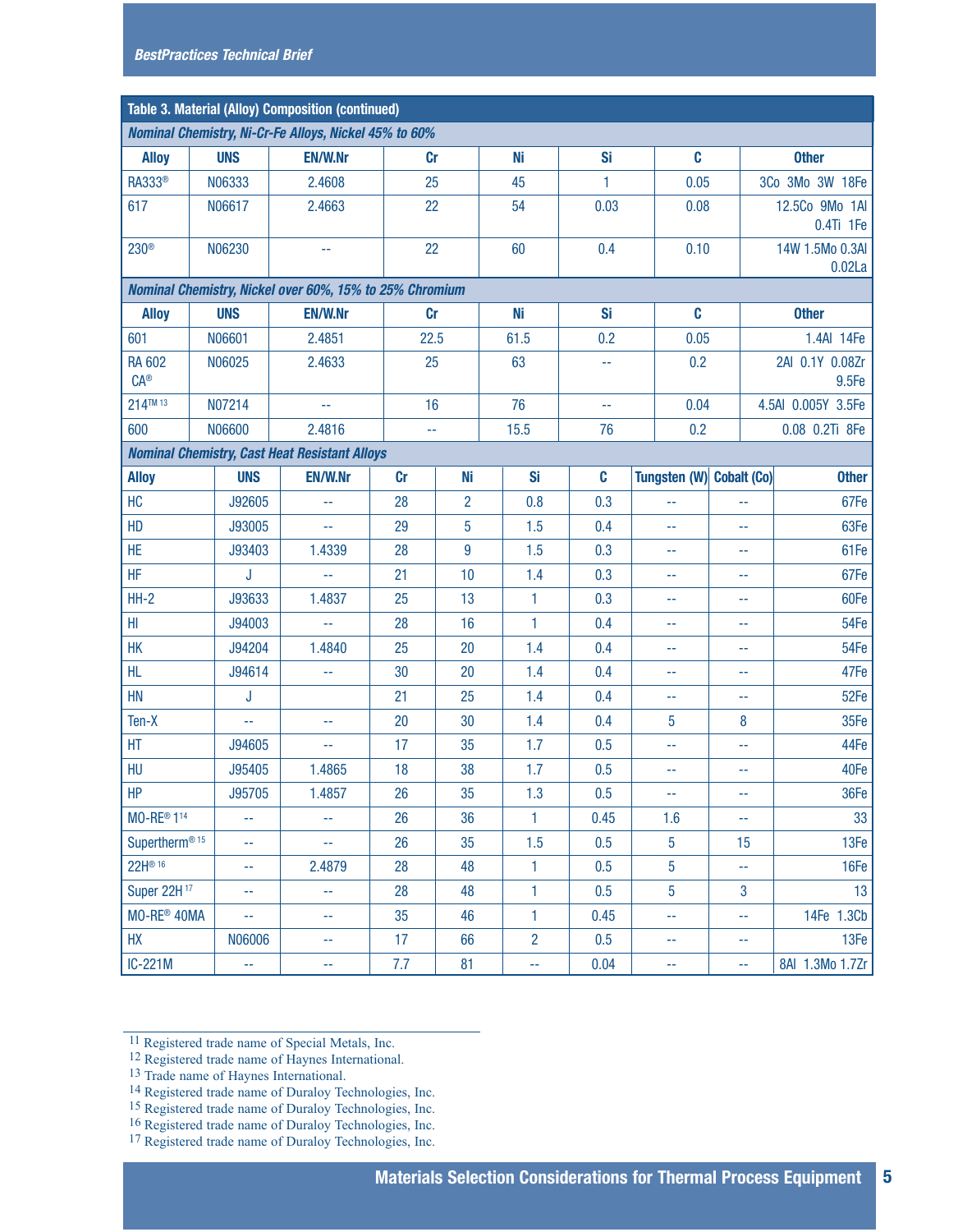## ◆ **Composition of Alloys**

Table 3 provides composition of commonly used alloys for industrial heating equipment. The alloy composition contains several elements which are added into iron. The percentage of the elements in the alloy are shown in Table 3.

# ◆ **Acknowledgements**

Special thanks to Dr. James Kelly of Rolled Alloys and Arvind Thekdi of E3M, Inc., for their contributions to this Technical Brief.